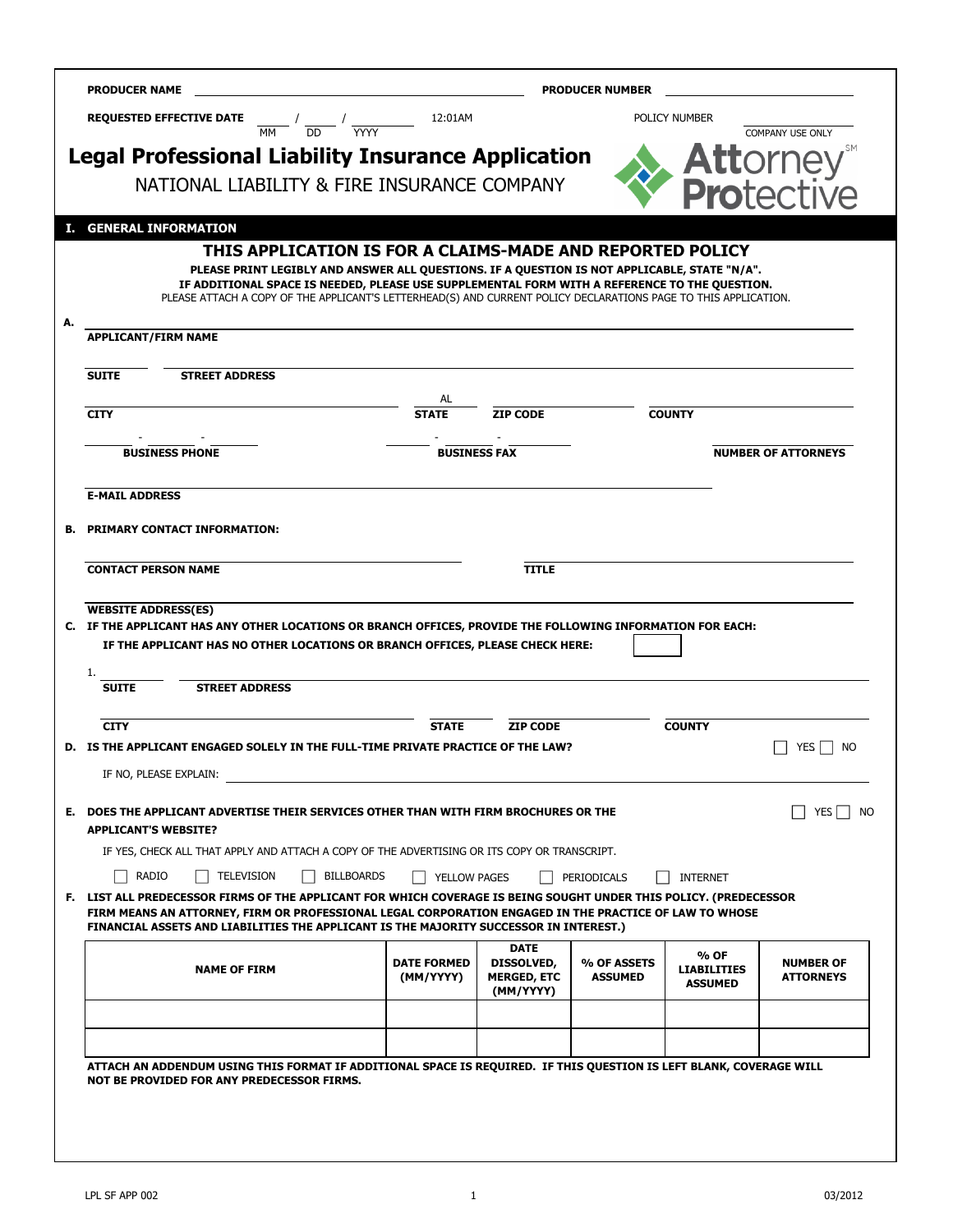|    | II. INSURANCE HISTORY & INFORMATION                                                                                                                                                                                                                                                                    |                                   |                                                                                                                                                                                                                       |                                                       |                                                     |                                                                                                                      |                                                                             |  |
|----|--------------------------------------------------------------------------------------------------------------------------------------------------------------------------------------------------------------------------------------------------------------------------------------------------------|-----------------------------------|-----------------------------------------------------------------------------------------------------------------------------------------------------------------------------------------------------------------------|-------------------------------------------------------|-----------------------------------------------------|----------------------------------------------------------------------------------------------------------------------|-----------------------------------------------------------------------------|--|
|    | A. WHAT DATE WAS THE APPLICANT ESTABLISHED?                                                                                                                                                                                                                                                            |                                   |                                                                                                                                                                                                                       |                                                       |                                                     | <b>MM</b>                                                                                                            | $\frac{1}{\text{DD}}$ $\frac{1}{\text{MYY}}$                                |  |
|    | <b>B. CURRENT POLICY RETROACTIVE DATE:</b>                                                                                                                                                                                                                                                             |                                   |                                                                                                                                                                                                                       | <b>REQUESTED RETROACTIVE DATE:</b>                    |                                                     |                                                                                                                      |                                                                             |  |
|    | C. LIMITS REQUESTED:                                                                                                                                                                                                                                                                                   | $\frac{1}{MN}$ / $\frac{1}{DD}$ / | $\overline{Y}$                                                                                                                                                                                                        |                                                       |                                                     | $\frac{1}{MN}$ $\frac{1}{DD}$                                                                                        |                                                                             |  |
|    | PLEASE SPECIFY AMOUNT PER OCCURRENCE                                                                                                                                                                                                                                                                   |                                   |                                                                                                                                                                                                                       | / AGGREGATE                                           |                                                     |                                                                                                                      |                                                                             |  |
|    |                                                                                                                                                                                                                                                                                                        |                                   |                                                                                                                                                                                                                       |                                                       |                                                     |                                                                                                                      |                                                                             |  |
|    | <b>D. DEDUCTIBLE REQUESTED:</b>                                                                                                                                                                                                                                                                        | PLEASE SPECIFY AMOUNT             |                                                                                                                                                                                                                       |                                                       |                                                     |                                                                                                                      |                                                                             |  |
| Е. | <b>EXPIRATION DATE OF THE APPLICANT'S CURRENT LAWYERS PROFESSIONAL LIABILITY POLICY:</b>                                                                                                                                                                                                               |                                   |                                                                                                                                                                                                                       |                                                       |                                                     |                                                                                                                      | $12:01$ AM                                                                  |  |
|    |                                                                                                                                                                                                                                                                                                        |                                   | F. PLEASE LIST ANY AND ALL PRIMARY AND EXCESS LAWYERS PROFESSIONAL LIABILITY POLICIES CARRIED BY THE APPLICANT OR ANY<br>PREDECESSOR FIRMS FOR EACH OF THE LAST FIVE YEARS, INCLUDING ANY EXTENDED REPORTING PERIODS: |                                                       |                                                     |                                                                                                                      |                                                                             |  |
|    | <b>POLICY PERIOD</b><br>(MM/DD/YYYY TO MM/DD/YYYY)                                                                                                                                                                                                                                                     | <b>INSURANCE COMPANY</b>          |                                                                                                                                                                                                                       | <b>LIMITS</b><br>(PER CLAIM/AGG)                      |                                                     | <b>DEDUCTIBLE</b><br>(PER CLAIM/AGG)                                                                                 | PREMIUM (\$)                                                                |  |
|    |                                                                                                                                                                                                                                                                                                        |                                   |                                                                                                                                                                                                                       |                                                       |                                                     |                                                                                                                      |                                                                             |  |
|    |                                                                                                                                                                                                                                                                                                        |                                   |                                                                                                                                                                                                                       |                                                       |                                                     |                                                                                                                      |                                                                             |  |
|    |                                                                                                                                                                                                                                                                                                        |                                   |                                                                                                                                                                                                                       |                                                       |                                                     |                                                                                                                      |                                                                             |  |
|    |                                                                                                                                                                                                                                                                                                        |                                   |                                                                                                                                                                                                                       |                                                       |                                                     |                                                                                                                      |                                                                             |  |
|    | G. HAVE THERE BEEN ANY GAPS IN CONTINUOUS CLAIMS-MADE COVERAGE FOR THE LAST 8 YEARS?                                                                                                                                                                                                                   |                                   |                                                                                                                                                                                                                       |                                                       |                                                     |                                                                                                                      | <b>YES</b><br>NO                                                            |  |
|    | IF YES, PLEASE GIVE THE DATE(S) AND THE REASON(S) FOR ALL SUCH GAPS (ATTACH AN ADDENDUM IF MORE SPACE IS REQUIRED):                                                                                                                                                                                    |                                   |                                                                                                                                                                                                                       |                                                       |                                                     |                                                                                                                      |                                                                             |  |
|    | H. DOES THE APPLICANT'S CURRENT LEGAL PROFESSIONAL LIABILITY POLICY HAVE ANY CUSTOMIZED ENDORSEMENTS<br>SPECIFIC TO THE FIRM OR LIMITATION OF PRIOR ACTS COVERAGE INCLUDING PRIOR ACTS EXCLUSIONS?                                                                                                     |                                   |                                                                                                                                                                                                                       |                                                       |                                                     |                                                                                                                      | <b>NO</b><br><b>YES</b>                                                     |  |
|    | IF YES, PLEASE ATTACH A COPY OF THE ENDORSEMENT AND EXPLAIN:                                                                                                                                                                                                                                           |                                   |                                                                                                                                                                                                                       |                                                       |                                                     |                                                                                                                      |                                                                             |  |
|    |                                                                                                                                                                                                                                                                                                        |                                   |                                                                                                                                                                                                                       |                                                       |                                                     |                                                                                                                      |                                                                             |  |
|    | III. GENERAL FIRM INFORMATION<br>A. DOES THE APPLICANT SHARE ANY OF THE FOLLOWING WITH OTHER ATTORNEYS OR FIRMS?                                                                                                                                                                                       |                                   |                                                                                                                                                                                                                       |                                                       |                                                     |                                                                                                                      |                                                                             |  |
|    | PLEASE CHECK ALL THAT APPLY AND GIVE FULL PARTICULARS OF THE SHARING PRACTICES IN AN ADDENDUM TO THE APPLICATION.                                                                                                                                                                                      |                                   |                                                                                                                                                                                                                       |                                                       |                                                     |                                                                                                                      | YES  <br><b>NO</b>                                                          |  |
|    | OFFICE SPACE<br><b>EXPENSES</b>                                                                                                                                                                                                                                                                        | SUPPORT STAFF                     |                                                                                                                                                                                                                       | LETTERHEAD                                            | <b>CASES</b>                                        | <b>FEES</b>                                                                                                          |                                                                             |  |
|    | <b>B. PROVIDE THE APPLICANT'S GROSS REVENUES:</b>                                                                                                                                                                                                                                                      |                                   |                                                                                                                                                                                                                       |                                                       |                                                     |                                                                                                                      |                                                                             |  |
|    | <b>YEAR</b>                                                                                                                                                                                                                                                                                            |                                   | YEAR END DATE (MM/YYYY)                                                                                                                                                                                               |                                                       |                                                     | <b>GROSS REVENUES (\$)</b>                                                                                           |                                                                             |  |
|    | PRIOR FISCAL YEAR                                                                                                                                                                                                                                                                                      |                                   |                                                                                                                                                                                                                       |                                                       |                                                     |                                                                                                                      |                                                                             |  |
|    | <b>TWO YEARS PRIOR</b>                                                                                                                                                                                                                                                                                 |                                   |                                                                                                                                                                                                                       |                                                       |                                                     |                                                                                                                      |                                                                             |  |
|    |                                                                                                                                                                                                                                                                                                        |                                   |                                                                                                                                                                                                                       |                                                       |                                                     |                                                                                                                      | <b>YES</b><br><b>NO</b>                                                     |  |
|    | C. IS THE APPLICANT A SOLO PRACTITIONER?<br>IF YES, DOES THE APPLICANT HAVE AN ATTORNEY WHO WILL HANDLE THEIR PRACTICE AND LEGAL MATTERS ON THEIR BEHALF IF<br>THEY ARE ABSENT FOR AN EXTENDED PERIOD OF TIME?                                                                                         |                                   |                                                                                                                                                                                                                       |                                                       |                                                     |                                                                                                                      | YES<br>NO                                                                   |  |
|    | IF YES, PLEASE PROVIDE THE FOLLOWING:                                                                                                                                                                                                                                                                  |                                   |                                                                                                                                                                                                                       |                                                       |                                                     |                                                                                                                      |                                                                             |  |
|    |                                                                                                                                                                                                                                                                                                        | <b>NAME</b>                       |                                                                                                                                                                                                                       |                                                       |                                                     |                                                                                                                      |                                                                             |  |
|    | IV. PROFESSIONAL STAFF<br>A. PLEASE LIST THE TOTAL NUMBER OF ALL CURRENT NON-ATTORNEY EMPLOYEES:                                                                                                                                                                                                       |                                   |                                                                                                                                                                                                                       |                                                       |                                                     |                                                                                                                      |                                                                             |  |
|    | 1. LAW CLERKS                                                                                                                                                                                                                                                                                          |                                   |                                                                                                                                                                                                                       |                                                       |                                                     |                                                                                                                      |                                                                             |  |
|    | 2. PARALEGALS<br>4. INVESTIGATORS                                                                                                                                                                                                                                                                      |                                   |                                                                                                                                                                                                                       | 3. ABSTRACTORS/TITLE AGENTS                           |                                                     |                                                                                                                      |                                                                             |  |
|    | <b>B. PLEASE LIST THE TOTAL NUMBER OF:</b>                                                                                                                                                                                                                                                             | 5. CLERICAL/OFFICE STAFF          |                                                                                                                                                                                                                       | <b>COLLEGE 1</b> 6. OTHER                             |                                                     |                                                                                                                      |                                                                             |  |
|    | 1. ATTORNEYS IN THE APPLICANT THIS YEAR                                                                                                                                                                                                                                                                |                                   |                                                                                                                                                                                                                       |                                                       |                                                     |                                                                                                                      |                                                                             |  |
|    | 3. ATTORNEYS IN THE APPLICANT LAST YEAR                                                                                                                                                                                                                                                                |                                   |                                                                                                                                                                                                                       |                                                       |                                                     | 2. ATTORNEYS LEAVING THE APPLICANT IN THE LAST 12 MONTHS<br>4. ATTORNEYS JOINING THE APPLICANT IN THE LAST 12 MONTHS |                                                                             |  |
|    | C. PLEASE LIST ALL OF THE APPLICANT'S ATTORNEYS, INCLUDING BUT NOT LIMITED TO ALL OWNERS, PRINCIPALS, PARTNERS, OFFICERS,<br>ASSOCIATES, EMPLOYED ATTORNEYS AND OF COUNSEL, FOR WHOM COVERAGE IS BEING SOUGHT. COVERAGE ONLY APPLIES TO<br>PROFESSIONAL SERVICES PERFORMED ON BEHALF OF THE APPLICANT. |                                   |                                                                                                                                                                                                                       |                                                       |                                                     |                                                                                                                      |                                                                             |  |
|    | ADD ADDITIONAL PAGES IN THE SAME FORMAT AS NECESSARY TO PROVIDE ALL INFORMATION. STATUS CODES ARE: P = PARTNER, OWNER,<br>OFFICER, PRINCIPAL OR SHAREHOLDER; A = ASSOCIATE OR EMPLOYED LAWYER; OC = OF COUNSEL; IC = INDEPENDENT CONTRACTORS FOR<br><b>WHOM YOU SEEK COVERAGE.</b>                     |                                   |                                                                                                                                                                                                                       |                                                       |                                                     |                                                                                                                      |                                                                             |  |
|    | <b>FULL NAME</b>                                                                                                                                                                                                                                                                                       | <b>STATUS</b>                     | # OF<br><b>YEARS</b><br>IN<br><b>PRACTICE</b>                                                                                                                                                                         | <b>STATES</b><br><b>ADMITTED TO</b><br><b>THE BAR</b> | <b>DATE JOINED</b><br><b>APPLICANT</b><br>(MM/YYYY) | <b>HOURS</b><br><b>WORKED PER</b><br>WEEK                                                                            | <b>CLE HOURS</b><br><b>MOST RECENT</b><br><b>REPORTING</b><br><b>PERIOD</b> |  |
|    |                                                                                                                                                                                                                                                                                                        |                                   |                                                                                                                                                                                                                       |                                                       |                                                     |                                                                                                                      |                                                                             |  |
|    |                                                                                                                                                                                                                                                                                                        |                                   |                                                                                                                                                                                                                       |                                                       |                                                     |                                                                                                                      |                                                                             |  |
|    |                                                                                                                                                                                                                                                                                                        |                                   |                                                                                                                                                                                                                       |                                                       |                                                     |                                                                                                                      |                                                                             |  |
|    |                                                                                                                                                                                                                                                                                                        |                                   |                                                                                                                                                                                                                       |                                                       |                                                     |                                                                                                                      |                                                                             |  |

 $\mathbf l$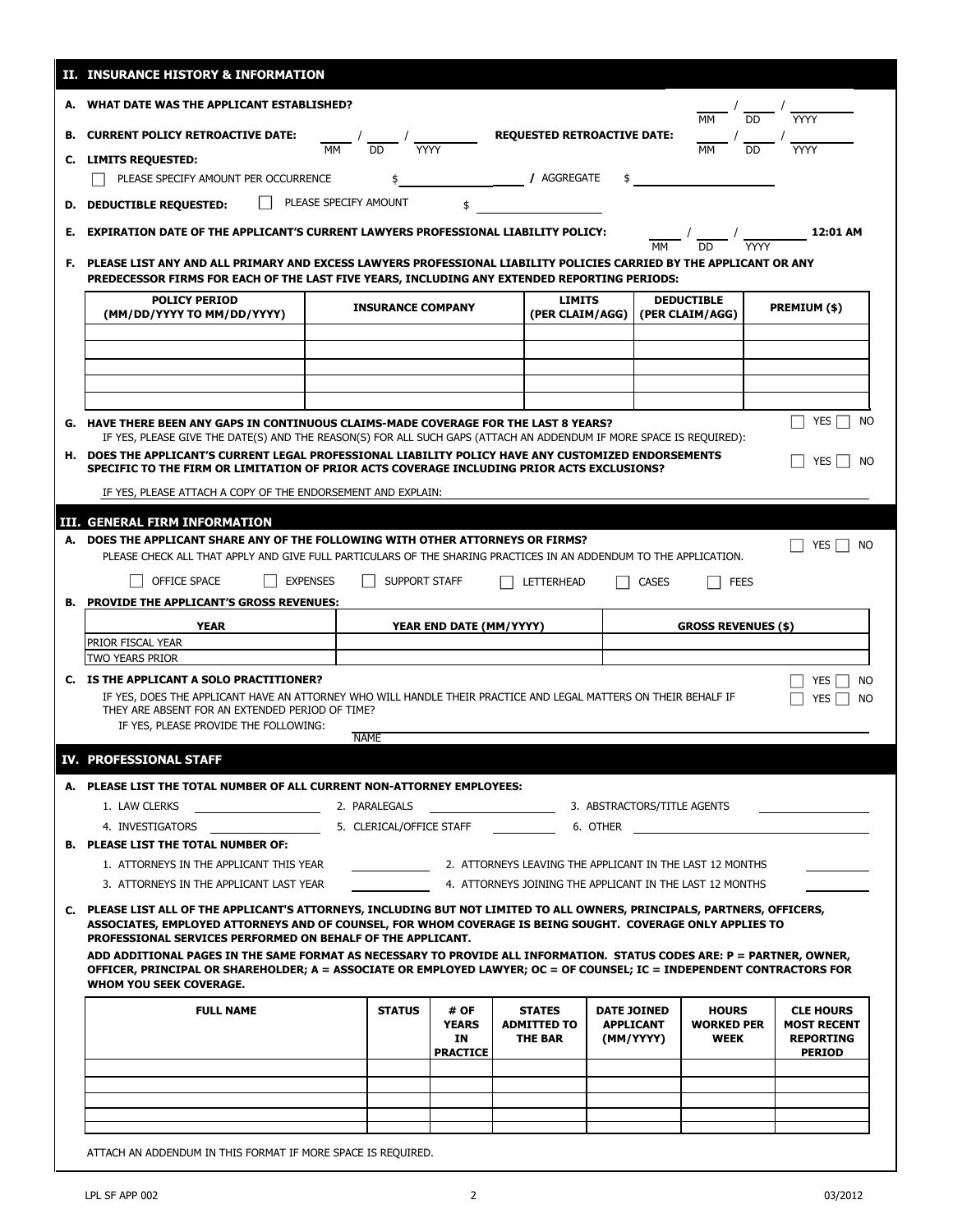## **V. AREAS OF PRACTICE**

## **A. DOES ANY OF THE APPLICANT'S WORK INVOLVE REPRESENTATION OF PLAINTIFFS IN CLASS ACTIONS OR MASS TORT LITIGATION?**

IF YES, PLEASE COMPLETE THE PLAINTIFF LAW SECTION OF THE AREA OF PRACTICE SUPPLEMENT.

## **B. USING THE CHART BELOW, PLEASE IDENTIFY THE APPLICANT'S AREAS OF PRACTICE BASED ON THE APPLICANT'S GROSS BILLINGS IN THE MOST RECENT COMPLETE FISCAL YEAR.**

| <b>AREA OF PRACTICE</b>                             | <b>LAST YEAR THIS YEAR</b> |               | <b>CURRENT BREAKDOWN WITHIN PARTICULAR AREA OF LAW:</b><br>(SHOULD TOTAL 100%)                                                      |                                          |                      |                                             |
|-----------------------------------------------------|----------------------------|---------------|-------------------------------------------------------------------------------------------------------------------------------------|------------------------------------------|----------------------|---------------------------------------------|
| ADMIRALTY/MARITIME                                  | %                          | %             | % PLAINTIFF                                                                                                                         |                                          | % DEFENSE            | % OTHER                                     |
| <b>ANTITRUST/TRADE</b>                              |                            |               |                                                                                                                                     |                                          |                      |                                             |
| <b>REGULATION</b>                                   | %                          | %             | % PLAINTIFF                                                                                                                         |                                          | % DEFENSE            | % OTHER                                     |
| <b>APPELLATE</b>                                    | $\frac{0}{0}$              | %             |                                                                                                                                     |                                          |                      | <b>COURT</b>                                |
|                                                     |                            |               |                                                                                                                                     |                                          |                      | <b>APPOINTED</b>                            |
| <b>BANKRUPTCY</b>                                   | $\frac{0}{0}$              | $\frac{0}{0}$ | % CREDITOR                                                                                                                          |                                          | % DEBTOR             | $\frac{0}{0}$<br><b>TRUSTEE</b>             |
| <b>BUSINESS &amp; COMMERCIAL</b>                    |                            |               |                                                                                                                                     |                                          |                      |                                             |
| LITIGATION<br><b>BUSINESS FORMATION &amp;</b>       | $\frac{0}{0}$              | %             | <b>FORMATION/</b>                                                                                                                   | % PLAINTIFF                              | <b>MERGER &amp;</b>  | % DEFENSE                                   |
| ALTERATION                                          | $\frac{0}{0}$              | %             | % DISSOLUTION                                                                                                                       |                                          | % ACQUISITIONS       | % OTHER                                     |
|                                                     |                            |               |                                                                                                                                     |                                          | <b>PRIVATE</b>       |                                             |
| <b>BUSINESS TRANSACTIONS/</b>                       |                            |               | <b>PUBLIC</b>                                                                                                                       |                                          | <b>CORPORATIONS/</b> |                                             |
| <b>COMMERCIAL LAW</b><br><b>CIVIL RIGHTS &amp;</b>  | $\frac{0}{0}$              | %             | % CORPORATIONS                                                                                                                      | $\frac{9}{6}$                            | <b>INDIVIDUALS</b>   | % OTHER                                     |
| <b>DISCRIMINATION</b>                               | $\frac{0}{0}$              | $\frac{0}{0}$ | % PLAINTIFF                                                                                                                         |                                          | % DEFENSE            | % OTHER                                     |
| <b>COLLECTIONS</b>                                  | $\frac{0}{0}$              | %             | % CREDITOR                                                                                                                          |                                          | % DEBTOR             | % OTHER                                     |
| <b>CONSTRUCTION LAW/</b>                            |                            |               |                                                                                                                                     |                                          |                      |                                             |
| <b>BUILDING CONTRACTS</b>                           | $\frac{0}{0}$              | %             | % PLAINTIFF                                                                                                                         |                                          | % DEFENSE            | % TRANSACTIONAL                             |
| <b>CONSUMER CLAIMS</b>                              |                            |               |                                                                                                                                     |                                          |                      |                                             |
| (NOT CLASS ACTIONS)                                 | %                          | %             |                                                                                                                                     |                                          |                      |                                             |
| <b>CRIMINAL LAW</b><br><b>ELDER LAW</b>             | $\frac{0}{0}$              | %             |                                                                                                                                     |                                          |                      |                                             |
| (NOT TAX OR ETP)                                    | $\frac{0}{0}$              | %             |                                                                                                                                     |                                          |                      |                                             |
| * ENTERTAINMENT LAW                                 | $\frac{0}{0}$              | %             |                                                                                                                                     | % INCL. MONEY MANAGEMENT                 |                      | % EXCL. MONEY MANAGEMENT                    |
| <b>ENVIRONMENTAL LAW</b>                            | %                          | %             | % PLAINTIFF                                                                                                                         |                                          | % DEFENSE            | % OTHER                                     |
| <b>ESTATES/ TRUST/</b>                              |                            |               | <b>ESTATE</b>                                                                                                                       |                                          | <b>TRUST</b>         |                                             |
| <b>PROBATES</b>                                     | %                          | $\frac{0}{0}$ | % PLANNING                                                                                                                          |                                          | % ADMINISTRATION     | % OTHER                                     |
| <b>FAMILY LAW</b>                                   | $\frac{0}{0}$              | %             | % DIVORCE                                                                                                                           |                                          | % ADOPTION           | % OTHER                                     |
| <b>FEDERAL, STATE</b>                               |                            |               | <b>GENERAL OR</b>                                                                                                                   |                                          |                      |                                             |
| <b>GOVERNMENT / LOBBYING</b>                        | $\frac{0}{0}$              | %             | % FINANCIAL ADVICE                                                                                                                  |                                          | % DEFENSE            | % OTHER                                     |
| * FINANCIAL                                         |                            |               |                                                                                                                                     |                                          |                      |                                             |
| INSTITUTIONS<br><b>IMMIGRATION &amp;</b>            | $\frac{0}{0}$              | %             |                                                                                                                                     |                                          |                      |                                             |
| NATURALIZATION                                      | $\frac{0}{0}$              | $\frac{9}{6}$ |                                                                                                                                     |                                          |                      |                                             |
| * INTELLECTUAL                                      |                            |               |                                                                                                                                     |                                          | <b>TRADEMARK</b>     |                                             |
| <b>PROPERTY</b>                                     | $\frac{0}{0}$              | $\frac{0}{0}$ | % PATENT                                                                                                                            |                                          | % COPYRIGHT          | <b>% LITIGATION</b>                         |
| INTERNATIONAL LAW                                   | $\frac{0}{0}$              | $\frac{9}{6}$ |                                                                                                                                     |                                          |                      |                                             |
| LABOR/EMPLOYMENT                                    | %                          | %             | % MANAGEMENT                                                                                                                        |                                          | % UNION/LABOR        | % OTHER                                     |
| <b>NATURAL RESOURCES/ OIL</b>                       |                            |               |                                                                                                                                     |                                          |                      |                                             |
| & GAS                                               | $\frac{0}{0}$              | %             | % PLAINTIFF                                                                                                                         |                                          | % DEFENSE            | % OTHER                                     |
| *<br>PERSONAL INJURY/<br><b>PROPERTY DAMAGE</b>     | %                          | %             |                                                                                                                                     | * CLASS ACTION/<br>% MASS TORT PLAINTIFF |                      | <b>CLASS ACTION/</b><br>% MASS TORT DEFENSE |
|                                                     |                            |               |                                                                                                                                     | * MEDICAL                                |                      | <b>MEDICAL</b>                              |
|                                                     |                            |               |                                                                                                                                     | % MALPRACTICE PLAINTIFF                  |                      | % MALPRACTICE DEFENSE                       |
|                                                     |                            |               |                                                                                                                                     | * % OTHER PI/BI PLAINTIFF                |                      | % OTHER PI/BI DEFENSE                       |
| * REAL ESTATE                                       | $\frac{0}{0}$              | %             |                                                                                                                                     | % COMMERCIAL                             |                      | % RESIDENTIAL                               |
| * SECURITIES/                                       |                            |               |                                                                                                                                     |                                          |                      |                                             |
| <b>CORPORATE BONDS</b>                              | $\frac{0}{0}$              | %             |                                                                                                                                     | % CORPORATE BONDS                        |                      | % OTHER                                     |
| <b>TAXATION/TAX</b><br><b>OPINIONS/TAX SHELTERS</b> | %                          | %             | % TAX SHELTERS                                                                                                                      |                                          | % CORPORATE          | % OTHER                                     |
|                                                     |                            |               |                                                                                                                                     |                                          |                      |                                             |
| <b>WORKERS' COMPENSATION</b>                        | $\frac{9}{6}$              | %             |                                                                                                                                     | % EMPLOYER                               |                      | % EMPLOYEE                                  |
| OTHER                                               | %                          | $\%$          | <b>PLEASE DESCRIBE:</b>                                                                                                             |                                          |                      |                                             |
|                                                     | $=100%$                    | $=100%$       | XPLEACE COMPLETE THE APPROPRIATE AREA IN THE AREA OF PRACTICE CURPLEMENT IF THE APPLICANT PROVIDED CERVICED IN ANY OF THE FOLLOWING |                                          |                      |                                             |

\*PLEASE COMPLETE THE APPROPRIATE AREA IN THE AREA OF PRACTICE SUPPLEMENT IF THE APPLICANT PROVIDES SERVICES IN ANY OF THE FOLLOWING AREAS: ENTERTAINMENT, FINANCIAL INSTITUTIONS, INTELLECTUAL PROPERTY, PERSONAL INJURY/PROPERTY DAMAGE - PLAINTIFF, REAL ESTATE, OR SECURITIES.

 $\Box$  YES  $\Box$  NO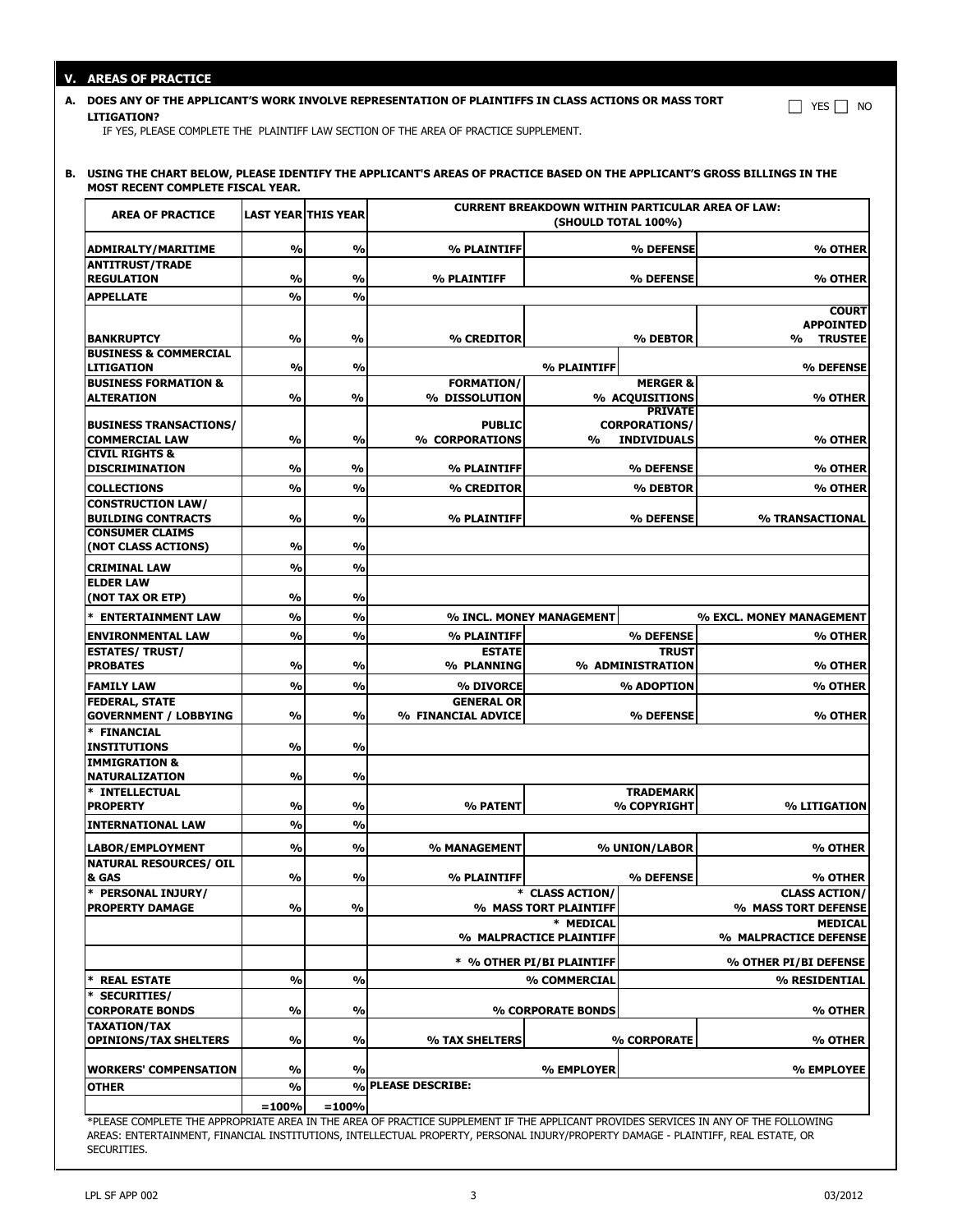|    | <b>VI. RISK MANAGEMENT</b>                                                                                                                                                                      |                    |
|----|-------------------------------------------------------------------------------------------------------------------------------------------------------------------------------------------------|--------------------|
|    | A. CHECK ALL THAT APPLY TO THE APPLICANT'S CLIENT SCREENING & COMMUNICATION PROCEDURES.<br>WITH RESPECT TO CLIENTS OR MATTERS, DOES THE APPLICANT:                                              |                    |
|    | ROUTINELY USE ENGAGEMENT LETTERS FOR NEW CLIENTS AND MATTERS                                                                                                                                    |                    |
|    | ROUTINELY USE WRITTEN FEE AGREEMENTS/RETAINER LETTERS FOR NEW CLIENTS OR MATTERS                                                                                                                |                    |
|    | ROUTINELY USE NON-ENGAGEMENT LETTERS TO DECLINE A NEW CLIENT OR MATTER                                                                                                                          |                    |
|    | ROUTINELY USE DISENGAGEMENT LETTERS TO END REPRESENTATION                                                                                                                                       |                    |
|    | HAVE WRITTEN PROCEDURE AND FORMS FOR CLIENT SCREENING & COMMUNICATION                                                                                                                           |                    |
|    | USE APPLICANT'S OR ANOTHER'S WEBSITE FOR CLIENT INTAKE, SCREENING OR COMMUNICATION                                                                                                              |                    |
|    | NONE OF THE ABOVE                                                                                                                                                                               |                    |
|    | <b>B. CHECK ALL THAT APPLY TO THE APPLICANT'S CONFLICT OF INTEREST PROCEDURES.</b><br>WITH RESPECT TO CONFLICT OF INTEREST CHECKING, DOES THE APPLICANT HAVE:                                   |                    |
|    | ORAL/MEMORY SYSTEM<br>COMPUTERIZED SYSTEM<br>INDEX FILE SYSTEM                                                                                                                                  |                    |
|    | <b>CLIENT LISTS SYSTEM</b><br>NO SYSTEM<br><b>WRITTEN PROCEDURES</b>                                                                                                                            |                    |
|    | C. CHECK ALL THAT APPLY TO THE APPLICANT'S CALENDARING OR DOCKET CONTROL PROCEDURES.<br>WITH RESPECT TO CALENDARING OR DOCKET CONTROL, DOES THE APPLICANT HAVE:                                 |                    |
|    | AT LEAST TWO INDEPENDENT CONTROLS, CALENDARS OR SYSTEMS                                                                                                                                         |                    |
|    | A DESIGNATED DOCKET CONTROL OR CALENDARING PERSON RESPONSIBLE FOR THE FIRM'S CALENDAR & DEADLINES                                                                                               |                    |
|    | A COMPUTERIZED SYSTEM                                                                                                                                                                           |                    |
|    | NONE OF THE ABOVE                                                                                                                                                                               |                    |
|    |                                                                                                                                                                                                 |                    |
|    | VII. CLIENT PROFILE & FINANCIAL INFORMATION                                                                                                                                                     |                    |
| А. | WHAT PERCENTAGE OF THE APPLICANT'S BILLINGS ARE OVER 90 DAYS OVERDUE?                                                                                                                           | %                  |
|    | B. HAS THE APPLICANT FILED ANY SUITS AGAINST ITS OWN CLIENTS IN THE LAST FIVE YEARS TO ENFORCE THE                                                                                              | YES  <br><b>NO</b> |
|    | <b>COLLECTION OF UNPAID FEES?</b><br>IF YES, HOW MANY?                                                                                                                                          |                    |
|    | WHAT IS THE PROCEDURE FOR DETERMINING WHETHER TO FILE A SUIT FOR FEES?                                                                                                                          |                    |
|    |                                                                                                                                                                                                 |                    |
|    |                                                                                                                                                                                                 |                    |
|    | C. HAS THE APPLICANT OR ANY OF ITS PAST OR PRESENT ATTORNEYS SERVED AS AN OFFICER, DIRECTOR OR EMPLOYEE OF A                                                                                    | YES  <br><b>NO</b> |
|    | FOR-PROFIT OR NON-PROFIT ENTERPRISE OTHER THAN THE APPLICANT, OR HAD ANY KIND OF DEBT, EQUITY OR                                                                                                |                    |
|    | OWNERSHIP INTEREST IN A CLIENT OF THE APPLICANT, OR ENGAGED IN ANY BUSINESS VENTURE WITH A CLIENT OF THE APPLICANT?<br>IF YES, PLEASE COMPLETE THE OUTSIDE INTERESTS SUPPLEMENT.                |                    |
|    | D. DOES THE APPLICANT HAVE ANY SINGLE CLIENT(S) THAT REPRESENTS MORE THAN 25% OF ITS GROSS REVENUES?                                                                                            | YES<br><b>NO</b>   |
|    | IF YES, PLEASE PROVIDE EACH SUCH CLIENT'S NAME, INDUSTRY, A DESCRIPTION OF THE SERVICES PROVIDED BY TI                                                                                          |                    |
|    | AND THE PERCENTAGE OF THE GROSS REVENUES THAT CLIENT REPRESENTS IN AN ADDENDUM TO THIS APPLICATION.                                                                                             |                    |
|    | VIII. CLAIMS HISTORY                                                                                                                                                                            |                    |
|    | PLEASE COMPLETE THE CLAIM/SUIT INFORMATION FORM, SECTION IX. FOR EACH CLAIM, POTENTIAL CLAIM OR SUIT.                                                                                           |                    |
|    | A. IN THE PAST FIVE YEARS HAS THE APPLICANT OR ANY ATTORNEY FOR WHOM COVERAGE IS SOUGHT EVER BEEN<br>INVOLVED, DIRECTLY OR INDIRECTLY, IN A CLAIM, POTENTIAL CLAIM, OR SUIT ARISING OUT OF THE  | YES<br>- NO        |
|    | <b>RENDERING OR FAILING TO RENDER LEGAL SERVICES?</b>                                                                                                                                           |                    |
|    | IF YES, HOW MANY?                                                                                                                                                                               |                    |
|    | B. IS THE APPLICANT OR ANY ATTORNEY FOR WHOM COVERAGE IS SOUGHT AWARE OF ANY ACT, ERROR, OMISSION, OR                                                                                           | YES     NO         |
|    | INCIDENT THAT MIGHT REASONABLY BE EXPECTED TO RESULT IN A CLAIM OR SUIT BEING MADE AGAINST THEM?<br>IF YES, HOW MANY?                                                                           |                    |
|    | C. HAS THE APPLICANT OR ANY ATTORNEY FOR WHOM COVERAGE IS SOUGHT EVER BEEN DISBARRED, REFUSED ADMISSION                                                                                         | YES     NO         |
|    | TO PRACTICE LAW, SUSPENDED, REPRIMANDED, SANCTIONED, FINED, PLACED ON PROBATION, HELD IN CONTEMPT, OR                                                                                           |                    |
|    | THE SUBJECT OF DISCIPLINARY ACTION OF ANY KIND BY A COURT, ADMINISTRATIVE OR REGULATORY BODY?<br>IF YES, PLEASE GIVE THE FULL PARTICULARS FOR EACH INSTANCE IN AN ADDENDUM TO THIS APPLICATION. |                    |
|    |                                                                                                                                                                                                 | YES $\Box$<br>NO   |
|    | D. AFTER INQUIRY HAS THE APPLICANT OR ANY OF ITS PAST OR PRESENT ATTORNEYS EVER BEEN CONVICTED OF A FELONY<br>OR A CRIME OF MORAL TURPITUDE?                                                    |                    |
|    | <b>MISSOURI APPLICANTS/AGENTS DO NOT ANSWER THE FOLLOWING QUESTION:</b>                                                                                                                         |                    |
|    | E. HAS ANY LAWYERS PROFESSIONAL LIABILITY CARRIER THAT HAS ISSUED COVERAGE TO THE APPLICANT EVER<br>CANCELED, REFUSED TO RENEW, OR REDUCED LIMITS ON RENEWAL OF SUCH COVERAGE?                  | YES     NO         |